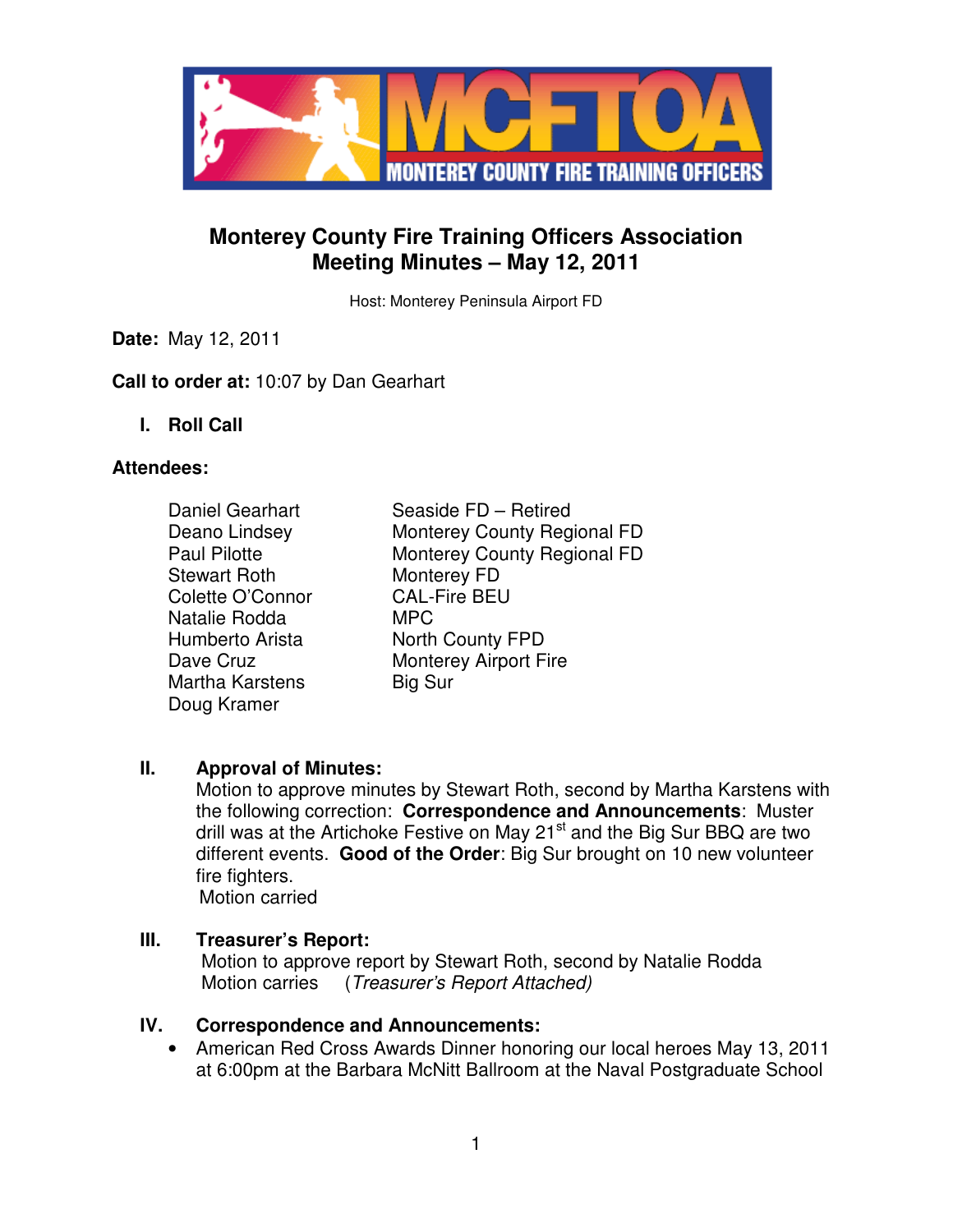

in Monterey, locals that are being honored are for fire Richard Foster and law enforcement Jeff Parker.

- 9/11 Memorial Stair climb in Redwood City,
- Rio Hondo Regional Truck Academy, Brea Ca

## **V. Committee Reports:**

### **A. Wildland Committee**

Budget report was handed out showing over budget by \$15,729.00. Wildland IC recommended cutting some cost to allow the school to continue. Even with the proposed cuts of showers, food and only having 3 branches the cost was too great to undertake by the MCFTOA. After 50 minute discussion and due diligence from all members, a motion to cancel the Wildland School for 2011 was made by Natalie Rodda and seconded by Martha Karstens. A vote of 6 yes and 1 no, the motion carried.

Dan is willing to work with Fort Hunter Liggett to have local departments work with FHL during their training burns to allow for the needed training.

### **B. Fire Library**

Received the Auto Extrication CDs, will burn copies.

### **C. Programs/Training Classes**

Nothing to report at this time

### **D. Website**

The Calendar and Search engine has been added to the web site. The Photo gallery has been revised. Dan has the ability to make changes. Will be looking at putting a tab in the web site for OPS Manual and fire communications policies.

#### **Fire Academy**

Natalie advised that there will be some budgets cuts from the college. She is looking at cutting classes that aren't being taken. June  $9<sup>th</sup>$  is graduation.

### **F. Fire Chiefs Liaison Report**

CSA74 funds have been approved and working on MOU.

### **VI. Old Business**

- A. T-Shirts: Order has been placed.
- B. Scholarship Program– nothing to report at this time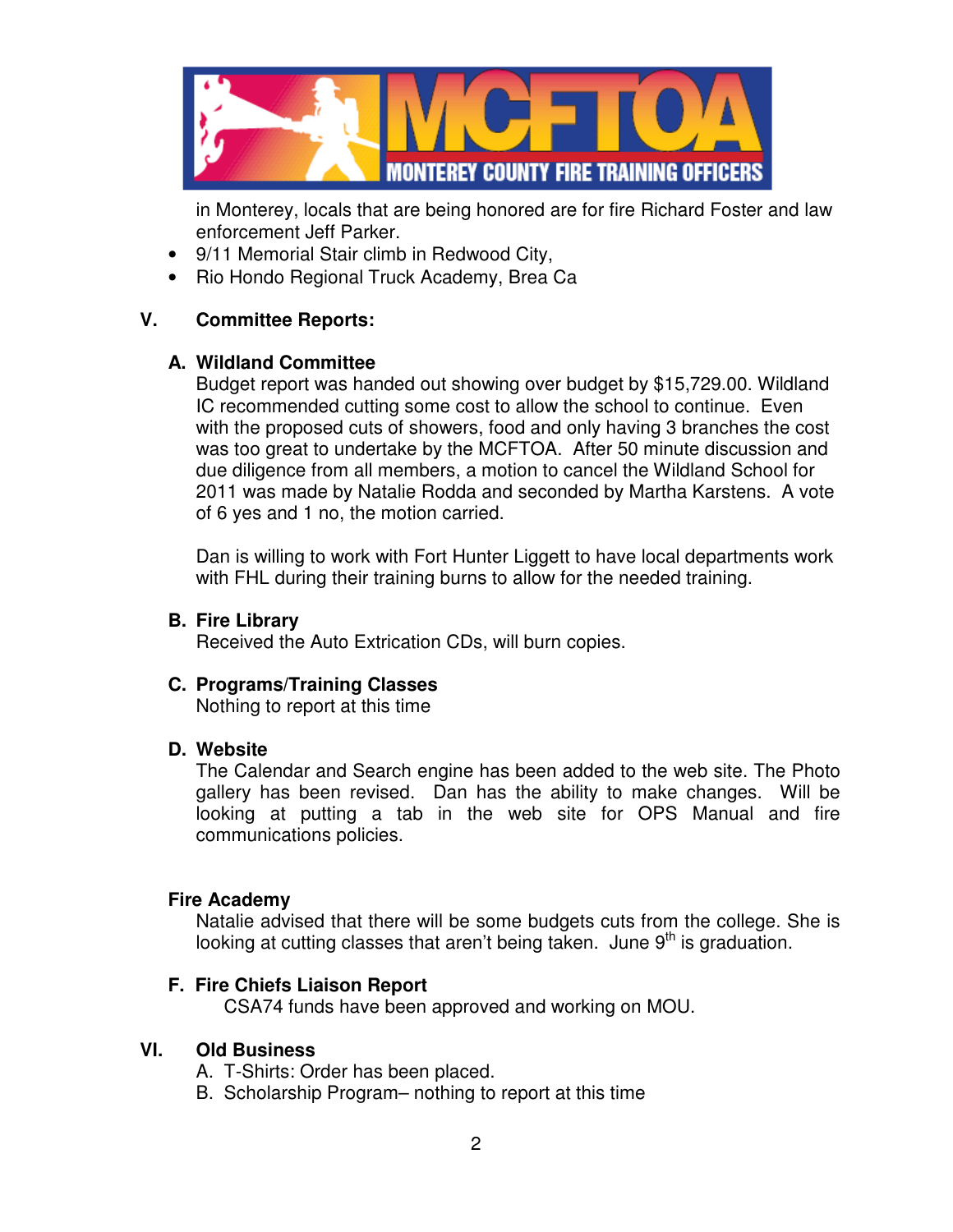

- C. Training Needs Assessment: nothing to report at this time.
- D. Annual budget: will get pushed to the top of the agenda

## **VII. New Business**

A. Liability Insurance: Have 2 companies the brokers are looking into at this time. The quotes are between \$1,000.00 to \$1,500.00 yearly. This would cover the Association and Board.

## **VIII. Good of the Order**

Cruz; Big Sur Marathon used the Communications vehicle and it was a huge success O'Connor: Seasonal hiring is taking place May 23 and June 20<sup>th</sup>. Pilotte: ½ acre burn at Laguna Seca at the shoot range area Badano: MCI drills will start at the end of June, working with Salinas Fire on the first mini drill. Thanks to Dan for all his help with everything.

### **IX. Adjournment**

 Motion to adjourn the meeting by Tammera Badano, second by Dave Cruz motion carried. Meeting adjourned at 12:13

Next Meeting June 9, 2011 General Membership 1000 hours

Monterey Fire Department City of Monterey Emergency Operations Center Madison & Pacific Monterey, CA Stew Roth: 646-3909

Minutes prepared by Tammera Badano